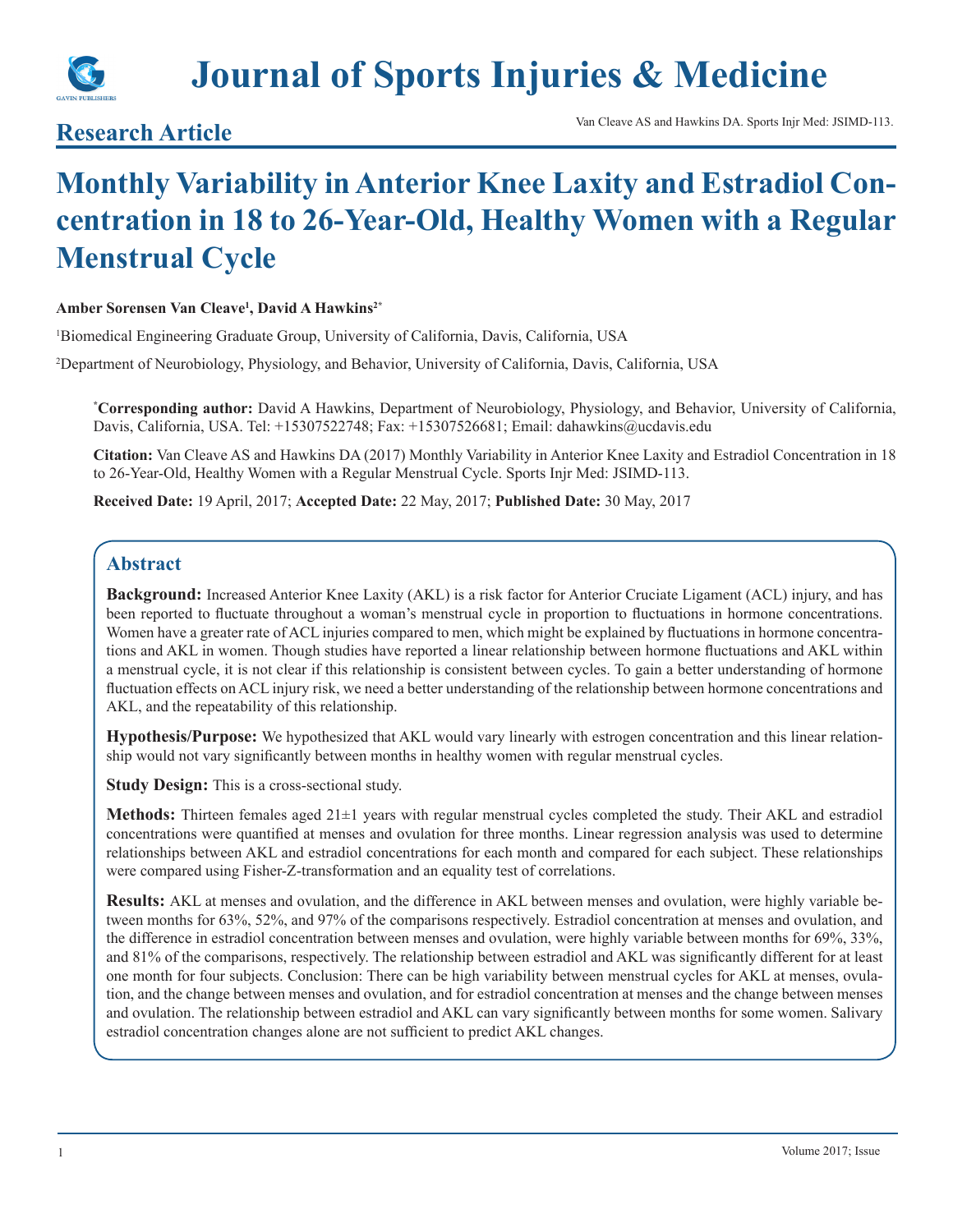#### **Keywords:** Estrogen; Female; Menses; Ovulation

What is known about the subject: Based on current evidence, the sex hormone estrogen may be involved in the ACL injury disparity that exists between women and men. It has been shown that there is a relationship between AKL and estrogen concentrations within the menstrual cycle [1-4]. Increases in estrogen concentrations are associated with increases in AKL.

Increased AKL has been associated with increased risk for ACL injury [5]. Thus, it is logical to assume that if estrogen concentrations increase significantly during certain phases of the menstrual cycle, resulting in increased AKL, then there is an increased risk for ACL injury during this time. There is evidence that there are associations between phases of the menstrual cycle and ACL injury [6].

**What this study adds to existing knowledge:** Though studies have reported a linear relationship between hormone fluctuations and AKL within a menstrual cycle, it is not clear if this relationship exists for all women and is consistent between menstrual cycles. This information is important to determine if a woman's AKL changes throughout a month are repeatable and therefore injury risk due to hormone fluctuations are repeatable month-to- month, or if AKL changes vary month-to-month. If ACL injury risk does not change month-to-month, then a woman could be assessed for injury risk in one month. If ACL injury risk does change monthto-month, then a woman would need to be assessed for injury risk more often.

#### **Introduction**

Anterior Cruciate Ligament (ACL) injury is an injury that affects many young people with women having an injury rate between two and seven times greater than for men in the same activity [7]. Approximately 120,000 ACL injuries occur annually within the United States [8,9]. Up to 70% of these injuries are noncontact and occur during cutting maneuvers, landing from a jump, and rapid stops [7]. About 50% of ACL injuries occur among athletes 15 to 25 years old [10]. In response to the high incidence of ACL injuries and the fact that the ACL provides the primary restraint to anterior displacement of the tibia relative to the femur, scientists and clinicians have sought to use knee laxity tests to quantify ACL structural integrity for prognostic, diagnostic, and therapeutic applications [10]. The ACL has been cited as providing, on average, 86% of the force developed to restrain anterior displacement of the tibia relative to the femur (defined as Anterior Knee Laxity (AKL)) when tested at 30 and 90 degrees of knee flexion (0 degrees being full extension) [11]. Thus, changes in resting AKL may be used as an indirect measure of changes in ACL compliance. Increased ACL compliance can result from: [12] ACL injury, [13] an acute viscoelastic response to a bout of cyclic loading, and/or [14] increases in estrogen concentrations in women. Understanding the

effects these ACL responses have on the magnitude and timing of AKL changes is critical to differentiate AKL changes resulting from ACL injury, acute viscoelastic behavior, and changes in estrogen concentrations. An increased resting AKL relative to an individual's baseline AKL has been associated with existing ACL injury [5]. Baseline AKL may vary between people without ACL injury due to anatomical structure, movement mechanics, and metabolic and inflammatory responses.

However, if resting AKL changes within an individual relative to their baseline, then this can be indicative of ACL injury. Daniel et al. performed a study that measured AKL in subjects with and without acute ACL disruptions. They concluded that a laxity difference between knees of 3 mm or greater is indicative of an ACL injury and a laxity difference between knees of 2.0 to 2.5 mm has a high probability of being an ACL injury. Subjects who had a laxity difference between knees of less than 2.0 mm were considered to have normal knee laxity [15].

Due to the viscoelastic properties of knee structures, AKL naturally increases during physical activity and recovers following exercise. In various studies, AKL has been shown to increase by 13-33% in activities including running, basketball, using a bicycle ergometer, and performing a field exercise protocol [16-20]. Increased laxity has been shown to recover post exercise within an hour [18,21,22,23]. Therefore, if AKL varies by more than 13% on separate days when measured an hour or more post physical activity or by more than 33% within an hour of physical activity, then AKL is considered to be highly variable.

Hormone concentration fluctuates through the menstrual cycle and can change the metabolism of the ACL fibroblasts and may affect ACL strength, AKL, and ACL injury risk in females [24]. Estrogen concentrations are highest typically one to two days (up to four days) before ovulation occurs [13,25]. The maximum change in AKL may not be detected until 3-4 days after a peak in estradiol concentration has occurred [26].

Based on current evidence, the sex hormone estrogen may be involved in the ACL injury disparity that exists between women and men. It has been shown that there is a relationship between AKL and estrogen concentrations within the menstrual cycle [1-4]. Increases in estrogen concentrations are associated with increases in AKL. Increased AKL has been associated with increased risk for ACL injury [5]. Thus, it is logical to assume that if estrogen concentrations increase significantly during certain phases of the menstrual cycle, resulting in increased AKL, then there is an increased risk for ACL injury during this time. There is evidence that there are associations between phases of the menstrual cycle and ACL injury [6].

Though studies have reported a linear relationship between hormone fluctuations and AKL within a menstrual cycle, it is not clear if this relationship exists for all women and is consistent be-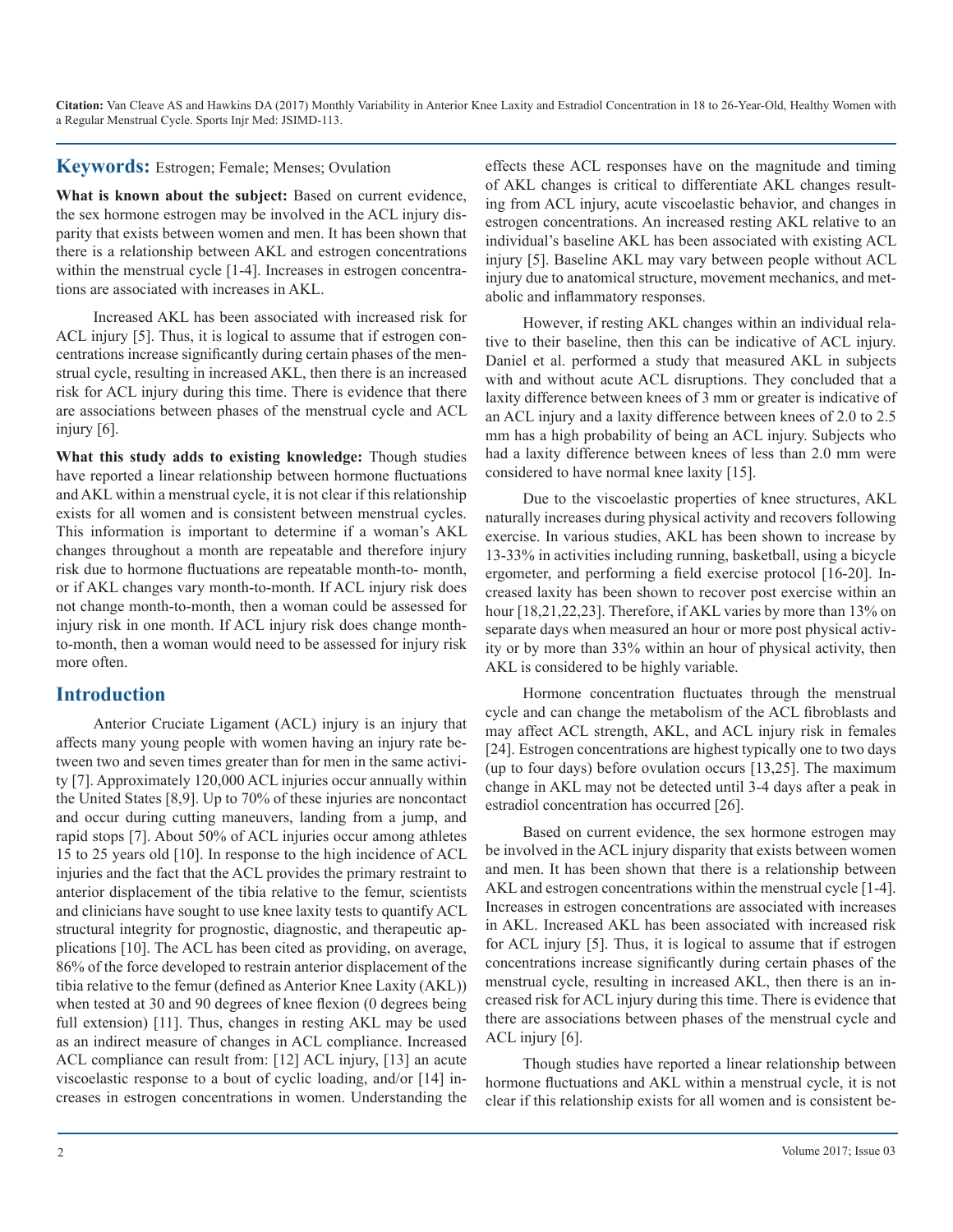tween menstrual cycles. This information is important to determine if a woman's AKL changes throughout a menstrual cycle are repeatable and therefore injury risk due to hormone fluctuations are repeatable or vary across cycles.

We hypothesized that AKL varies linearly with estrogen concentration and this linear relationship does not vary significantly between months in healthy women with regular menstrual cycles. To test this hypothesis, we 1) quantified AKL at menses and ovulation and compared these values and their difference between three menstrual cycles; 2) quantified estradiol concentration at menses and at ovulation and compared these values and their difference between three menstrual cycles; and 3) quantified and compared the linear relationship between AKL and estradiol concentration over 3 menstrual cycles in healthy women with regular menstrual cycles. Although athletic women are at greater risk for an ACL injury, non-athletic women were chosen for this study to establish a baseline of "Normal" responses.

### **Methods**

#### **Custom Knee Arthrometer**

A Custom Knee Arthrometer (CKA) was designed and built in the UC Davis Human Performance Laboratory to acquire the AKL data needed for this study. It was concluded by Starkel (2013) that in comparison with other knee arthrometers, specifically the commercially available KT- 1000, the CKA has equal, if not superior intra-tester precision, test-retest variability, and reliability [21]. The average AKL difference between repeat tests have been reported to be between 0.45 mm and 1.0 mm for the KT-1000 [1,30], and between 0.45 mm [22] and 0.5 mm (current study) for the CKA. The CKA consists of two force transducers (LC101-100 S and LC101-50 S Beam Load Cells, Omega Inc, Stamford, CT) and two string potentiometers (SP1-4 String Pot, Celesco, Chatsworth, CA) to obtain force and displacement data. Signals from the force transducers and potentiometers are acquired through an analog to digital interface at 800 Hz using a custom Virtual Interface (VI) in Lab VIEW (Lab VIEW V2015, National Instruments Corporation, Austin, TX). The VI is used to control the data acquisition process, display the data during testing, and write and save the data to an Excel CSV file. During an AKL test, the subject sits with their torso upright and their thigh securely strapped to a thigh support to ensure 30 degrees of knee flexion. In each test, a small anterior force (-50 to 250 N) is manually and cyclically applied on the upper portion of the tibia. The peak force applied during testing was chosen to be 250 N because this value is: [12] no more than 30% of ACL ultimate load (closer to 9-12% of the ultimate load reported (1730 to 2160 N) for populations similar in age (16- 35 years) to our subject population (18-26 years) [27,28] , [13] no more than the force clinicians use to perform a standard knee exam, and [14] less than the peak force present in walking (300 to 1000 N) [29].

The anterior force is applied 20 times sequentially with force application occurring over two seconds for each cycle. Assuming an average ACL resting length of 32 mm and a displacement of 2-4 mm per cycle, the strain rate is approximately 2-4 mm/second or 6.25-12.5 %/s. Electromyography (EMG) is used to monitor activity of the vastus medialis and biceps femoris muscles during a trial, which can affect the AKL results.

#### **Subjects**

All recruitment and methodological protocols were approved by the University of California-Davis Institutional Review Board (IRB). Twenty women were recruited for this study. Subjects were excluded if they had a history of irregular menstrual cycles, currently taking oral contraceptives, had any current musculoskeletal injury or known diseases, exercised more than seven hours per week, and/or were outside of the age range of 18-26 years.

#### **Testing Protocol**

After enrolling, subjects started the study the next time they started menses. The first month, or cycle, of testing required two visits to lab and was used to determine what day in the menstrual cycle ovulation would occur. Ovulation was detected using an over the counter ovulation test (One Step Ovulation Test Strips, Babi, Beijing, China) that tests urine for a surge in luteinizing hormone. A positive test indicated ovulation would occur within 24-48 hours. The number of days between menses and ovulation were calculated for subjects and used to estimate when ovulation would occur in the next month of testing. In Months 2-4 of testing, subjects were required to come to lab four days before estimated day of ovulation and each day until three days after ovulation actually occurred. On testing days, subjects walked for 10 minutes at 5.15 km/hr on a treadmill, had AKL measured on their right knee, and gave a saliva sample. Subjects were advised to avoid eating 60 minutes prior to sample collection and to rinse their mouth thoroughly with water 10 minutes before the sample was collected. Specimens were stored and frozen (temperature range -20.6 to -15°C) until day of assay when specimens were thawed and the assay procedure was performed to determine estradiol concentrations (17ß-Estradiol Saliva Luminescence Immunoassay, IBL International, Hamburg, Germany) [12].

#### **Data Processing**

A custom MATLAB program was used to process the AKL data saved from during a testing session. Signals were converted to appropriate units (Newtons for force and millimeters for displacement) using calibration equations. Net force was calculated by adding the ankle and tibia forces and filtered using a recursive, 6th degree low-pass Butterworth filter with a cutoff frequency of 5 Hz. Relative tibia displacement data were calculated by subtracting the femur position from the tibial tuberosity position and filtered using a 50-point moving average filter.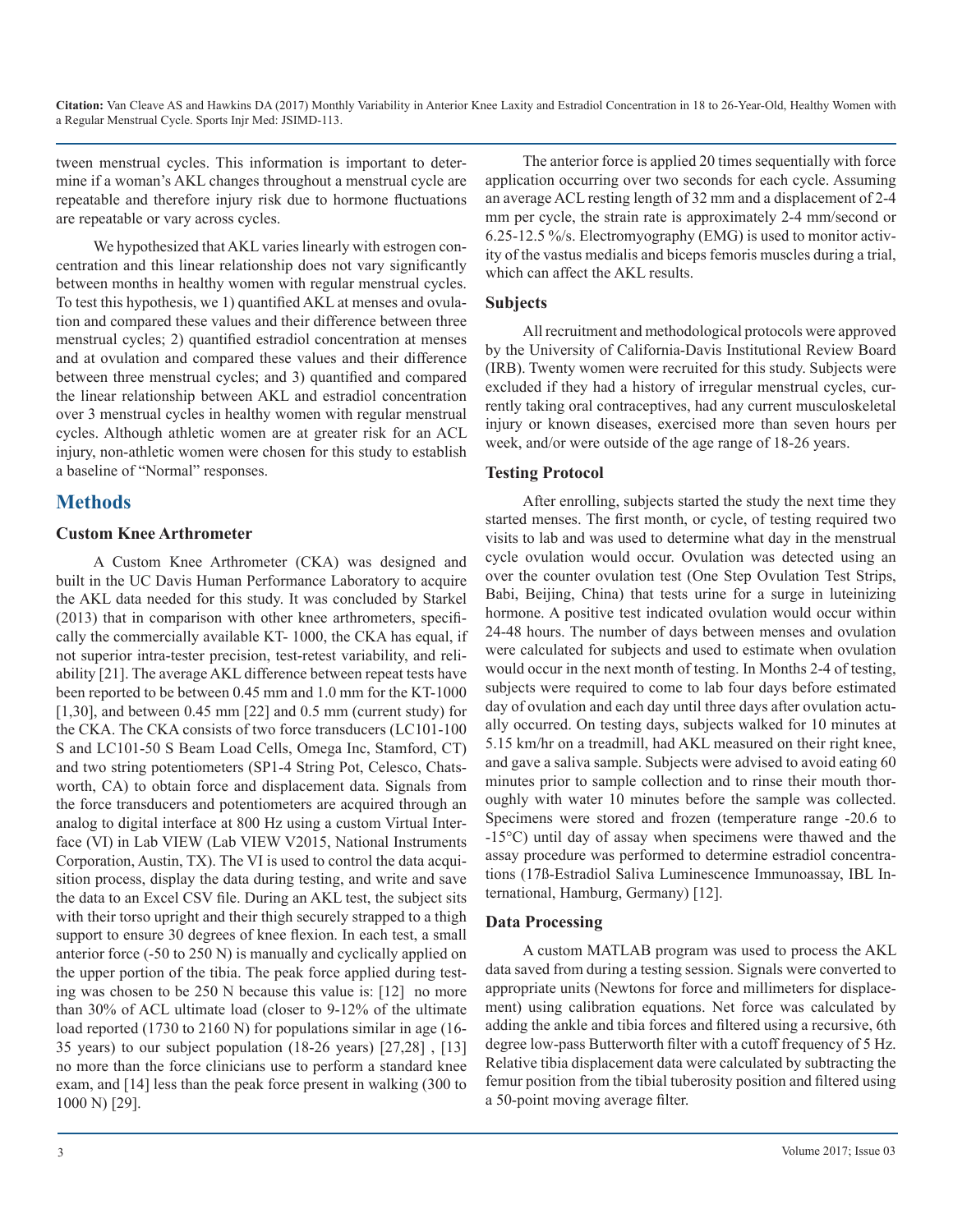Filtered force-displacement data were plotted for each test and AKL was calculated at a force threshold of 200 N (Figure 1). Trials were not considered if quadriceps or hamstring muscle activity exceeded a maximum threshold.  $AKL = 4$  mm 199



**Figure 1:** Example of a force displacement curve used to determine AKL at 200 N. For this trial 200 the subject had an average AKL of 4 mm.

Saliva samples were processed and then read by a microplate reader (FLUOstar Omega Microplate Reader, BMG Lab Tech, Ortenberg, Germany). The micro plate reader measured Relative Luminescence Units (RLU) for each well in the plate. The RLU of the standards were used to create a standard curve. Per kit recommendations, a cubic spline fit was used to determine concentration values.

#### **Data Analysis**

For Months 2-4, the values of AKL and salivary estradiol concentration were determined for each subject at menses and an average was taken around ovulation (day before ovulation, day of ovulation, and day after ovulation). An average AKL was determined around ovulation for comparison to an average estradiol concentration also taken at that time. An average estradiol concentration was determined to account for any possible variability or unknowns caused by estradiol concentration kit analysis or the subjects not following instructions prior to a test session. The values at menses were subtracted from the values averaged around ovulation.

Appropriate statistical tests to achieve the desired objectives and test the hypothesis were selected following consultation with a statistician from our institution's statistics laboratory. Linear regression analysis was used to test the hypotheses that AKL varies linearly with estrogen concentration and this linear relationship

does not vary significantly between months in healthy women with regular menstrual cycles. A correlation coefficient was calculated for a given subject and month using a parametric (Pearson) correlation. These correlations were compared using Fisher-Z-transformation (Equation 1) and an equality test of correlations (Equation 2). Equation 1 is approximately normally distributed with variance 1/ (n-3), if the correlation is based on n observations. Equation 2 is approximately normal with mean 0 and variance 1 if the two correlations are equal. The value found using Equation 2 was converted to a p-value using an online calculator (http://vassarstats.net/tabs. html?#z). If the p- value is less than 0.05, then it can be concluded that the correlations are significantly different and the null hypothesis that correlations are equal is rejected. If the p-value is greater than 0.05, then it cannot be concluded that the correlations are significantly different but there is not enough evidence to reject the null hypothesis that correlations are equal.

#### $Z = \frac{1}{2} \ln \left( \frac{1+r}{1-r} \right)$  Equation 2:  $(Z1 - Z2)/\sqrt{2/(n-3)}$ Equation 1:

Time-delays were incorporated into the linear relationship between AKL and estradiol concentration. For a given estradiol concentration, the correlated AKL value was taken up to 4 days later. Relationships with at least three data points were analyzed. Coefficients of determination were found for each relationship (each month for each subject). The number of instances a time-delay had the highest coefficient of determination for a given subject and month was identified.

#### **Results**

Twenty subjects enrolled in the study and thirteen completed the study. Seven chose to discontinue participation in the study due to starting a contraceptive (two), lack of time (three), a leg injury (one), and an unknown reason (one). Thus, results are presented for the 13 subjects who completed the study (age  $21\pm1$ ) years (mean  $\pm$  STD dev), height 1.62 $\pm$ 0.06 m, mass 63.4 $\pm$ 13.0 kg, and BMI 23.9±4.2 kg/m2).

#### **AKL**

AKL varied between 0.73 and 8.89 mm across all subjects and months. Monthly average AKL at menses and averaged ovulation ranged from 2.13-7.14 mm (4.07±1.38 mm) and from 1.92- 6.60 mm  $(4.28\pm1.27 \text{ mm})$ , respectively (Table 1). Monthly average change in AKL from menses to averaged ovulation ranged from  $-0.76-1.35$  mm  $(0.17\pm0.61$  mm). All subjects had an increase in AKL between menses and averaged ovulation for at least one month. Nine subjects had a decrease in AKL between menses and averaged ovulation for at least one month.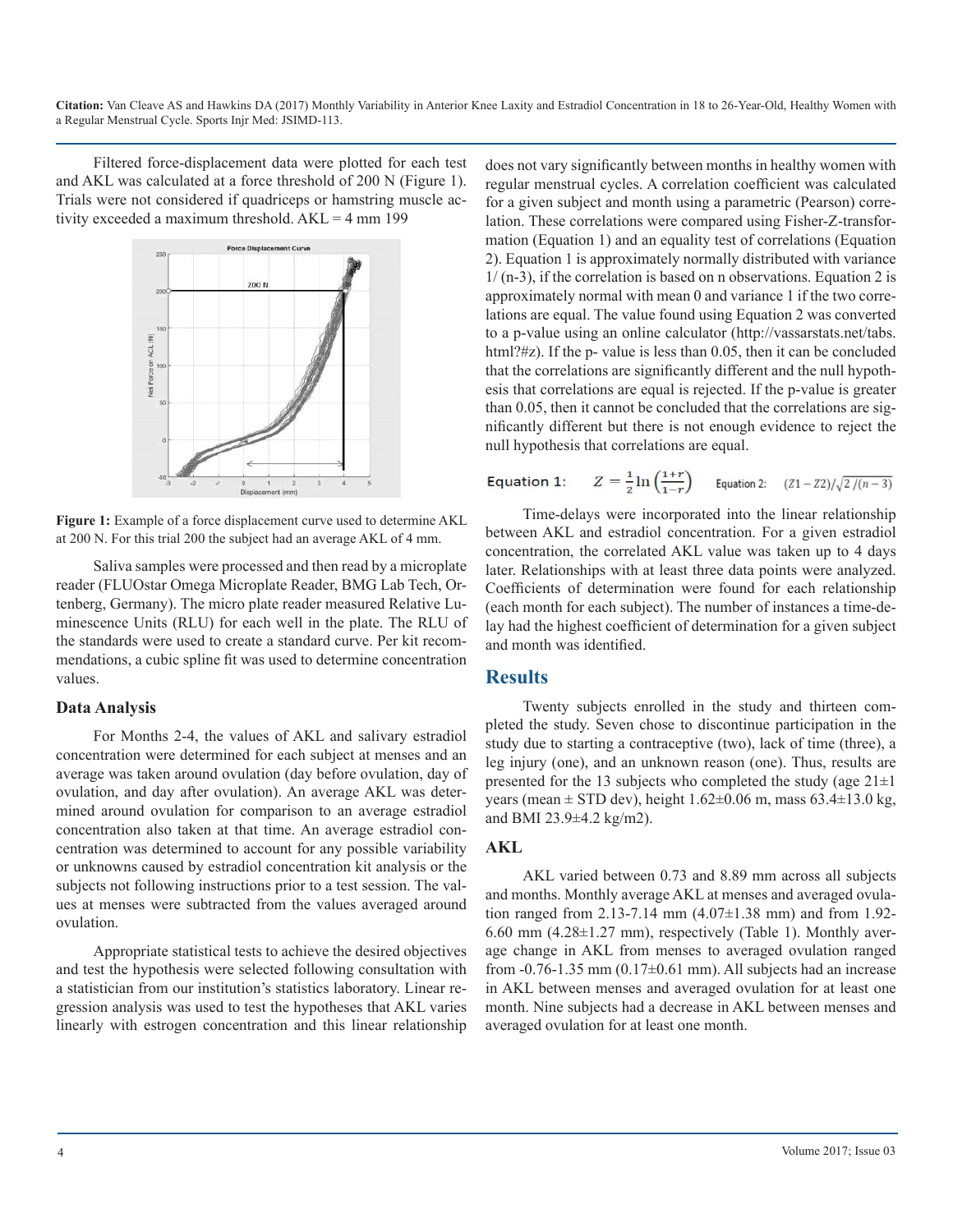**Citation:** Van Cleave AS and Hawkins DA (2017) Monthly Variability in Anterior Knee Laxity and Estradiol Concentration in 18 to 26-Year-Old, Healthy Women with a Regular Menstrual Cycle. Sports Injr Med: JSIMD-113.

| Between menses<br>and averaged<br>ovulation.<br>Value | Monthly<br>Average<br>Menses<br>Laxity<br>(mm) | Monthly<br>Stdev<br>Menses<br>Laxity<br>(mm) | Monthly<br>Average<br>Ovulation<br>Averaged<br>Laxity<br>(mm) | Monthly<br>Stdev<br>Ovulation<br>Averaged<br>Laxity<br>(mm) | Change in<br>Laxity<br>(menses to<br>ovulation<br>$avg)$ (mm) | Standard<br>Deviation of<br>Change in Laxity<br>(mm) |
|-------------------------------------------------------|------------------------------------------------|----------------------------------------------|---------------------------------------------------------------|-------------------------------------------------------------|---------------------------------------------------------------|------------------------------------------------------|
| average                                               | 4.07                                           | 0.79                                         | 4.28                                                          | 0.47                                                        | 0.17                                                          | 0.76                                                 |
| Stdev                                                 | 1.38                                           | 0.35                                         | 1.27                                                          | 0.25                                                        | 0.61                                                          | 0.51                                                 |

**Table 1:** Monthly average AKL values at menses, averaged around ovulation, and difference.

The difference in AKL at menses and ovulation, and the difference in the AKL difference between menses and averaged ovulation between months were 1.02±0.80 mm, 0.65±0.49 mm, and 0.93±0.92 mm, respectively. Of the 39 months compared, more than half had differences that were considered highly variable (Table 2).

| Quantity                      | Months<br>highly<br>variable | Months less<br>than highly<br>variable | Months<br>No data |
|-------------------------------|------------------------------|----------------------------------------|-------------------|
| menses AKL at 200 N           | 22                           | 13                                     |                   |
| ovulation avg AKL at<br>200 N | 17                           | 16                                     |                   |
| $\Delta AKL$ at 200 N         | 30                           |                                        |                   |

**Table 2:** Total number of months of all subjects that were highly variable as defined as having a AKL percent difference between months greater than or equal to a magnitude of 13%.

#### **Estradiol Concentration**

Estradiol concentration varied between 0.001 and 14.8 pg/ mL across all subjects. Monthly average estradiol concentrations at menses ranged from 1.40-9.1 pg/mL  $(4.0\pm2.6 \text{ pg/mL})$ . Monthly average estradiol concentrations at averaged ovulation ranged from 2.0-10.6 pg/mL (5.2±2.6 pg/mL). Monthly average change in estradiol concentration from menses to averaged ovulation ranged from  $-1.5-3.0$  pg/mL (1.1 $\pm$ 1.3 pg/mL). All subjects had an increase in estradiol concentration between menses and averaged ovulation for at least one month. Ten subjects had a decrease in estradiol concentration between menses and averaged ovulation for at least one month. (Table 3)

| Value   | Monthly<br>Average<br>Menses<br>Estradiol<br>Concentration<br>(pg/mL) | Monthly Stdev<br><b>Menses</b><br>Estradiol<br>Concentration<br>(pg/mL) | Monthly<br>Average<br>Ovulation<br>Averaged<br>Estradiol<br>Concentratio<br>$n$ (pg/mL) | Monthly<br>Stdev<br>Ovulation<br>Averaged<br>Estradiol<br>Concentratio<br>$n$ (pg/mL) | Change in<br>Estradiol<br>Concentration<br>(menses to<br>ovulation avg)<br>(pg/mL) | Standard<br>Deviation of<br>Change in<br>Estradiol<br>Concentration<br>(pg/mL) |
|---------|-----------------------------------------------------------------------|-------------------------------------------------------------------------|-----------------------------------------------------------------------------------------|---------------------------------------------------------------------------------------|------------------------------------------------------------------------------------|--------------------------------------------------------------------------------|
| average | 4.0                                                                   | 1.8                                                                     | 5.2                                                                                     | 1.7                                                                                   | 1.1                                                                                | 2.5                                                                            |
| Stdev   | 2.6                                                                   | 1.3                                                                     | 2.6                                                                                     | 0.9                                                                                   | 1.3                                                                                | 1.2                                                                            |

**Table 3:** Monthly average salivary estradiol concentrations at menses, averaged ovulation, and Difference between menses and averaged ovulation.

The difference in estradiol concentration at menses and ovulation, and the difference in the estradiol concentration difference between menses and averaged ovulation between months were 2.6±2.2 pg/mL, 1.7±1.6 pg/mL, and 2.7±1.7 pg/mL, respectively. Of the 39 months compared, more than half had differences that were considered highly variable (Table 4).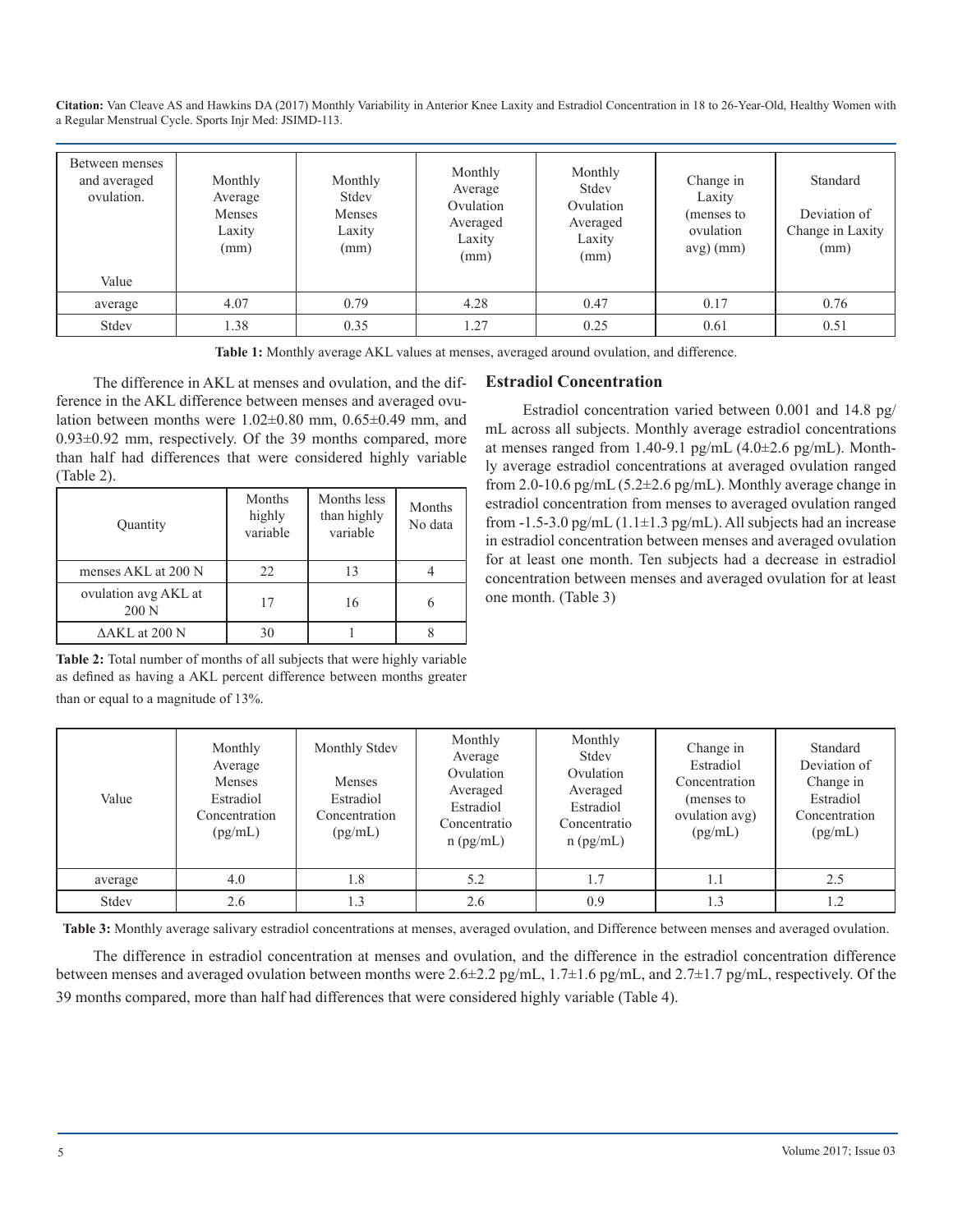| Quantity                   | Months highly<br>variable | Months less<br>than highly<br>variable | Months No<br>data |  |
|----------------------------|---------------------------|----------------------------------------|-------------------|--|
| menses Estra-<br>diol      | 24                        | 11                                     |                   |  |
| ovulation avg<br>Estradiol |                           | 22.                                    |                   |  |
| $\Delta$ Estradiol         | 25                        |                                        |                   |  |

**Table 4:** Total number of months of all subjects that were highly variable as defined as having an estradiol concentration percent difference between months greater than or equal to a magnitude of 40%.

#### **Laxity-Estradiol Relationships**

The hypothesis was tested by using a linear regression analysis to determine the relationships between AKL and estradiol concentration within a subject within a menstrual cycle for three months. The linear relationships between AKL and estradiol concentration within a menstrual cycle were graphed (example shown in Figure 2). The relationships between AKL and estradiol concentrations for each month for each subject and corresponding coefficients of determination were determined. The average coefficient of determination was 0.13±0.17



**Figure 2:** Linear relationships between AKL (taken at 200N) and salivary estradiol concentrations for a subject. A: Month 2 relationship. B: Month 3 relationship. C: Month 4 relationship.

Correlations were compared using Fisher-Z-transformation and an equality test of correlations and converted into p-values. The p-values ranged from 0.0006-0.4900 (0.2489±0.1375). Out of 37 conditions, there were 4 p-values less than 0.05 for AKL. Time-delays of up to 4 days were analyzed for the AKL-estradiol relationship. The highest percentage of months with the highest coefficient of determination for a given subject and month was a 3-day time-delay at 30%.

#### **Discussion**

The purpose of this study was to test the hypothesis that AKL varies linearly with estrogen concentration and this linear relationship does not vary significantly between months in healthy women with regular menstrual cycles. Estradiol concentrations and AKL values were obtained multiple times per month.

#### **AKL**

Minimum AKL values were expected to occur at menses [1-4,30] when estradiol concentrations were low, but this was almost never the case on an individual basis. When the minimum laxity value did occur at menses for a subject, it was not consistent for each month. There were eleven subjects who had a minimum laxity value occur at menses at least once and two subjects had this occur for two months. Since this did not occur every month for each subject, this was inconsistent with what was expected to occur, but not inconsistent with other studies.

Studies on the effect of estradiol on AKL typically report averages and not individual values. The average AKL for the subjects in this study increased between menses and ovulation for Months 2 and 3, but not Month 4. The average response for Months 2 and 3 are consistent with responses reported from several studies [1-4,30]. These studies did not report individual responses. Shultz et al. (2004) reported both group and individual responses [10]. They tested 25 females aged 18-30 years old who had regular menstrual cycles. They found a positive correlation between AKL and the studied hormones (estradiol, progesterone, and testosterone). However, only nine subjects showed this trend on an individual basis, while eight subjects showed a negative correlation, the opposite of the average response [30]. Our results are consistent with these findings. It has been suggested that the maximum AKL may not be detected until 3-4 days after a peak in estradiol concentration has occurred [26]. All but three subjects had a maximum laxity value within a month occur unpredictably. However, a trend was observed where laxity increased in the day or two after ovulation was detected and then decreased again. Subjects were consistent in their individual laxity ranges between months. Overall AKL range for all subjects was between 1.23 and 8.89 mm at 200 N. This range includes values outside reported values for females (average values between 3.77 mm [14] and 9.1 mm [31] at 133 N). The average change in laxity was between 0.97 and 3.07 mm at 200 N,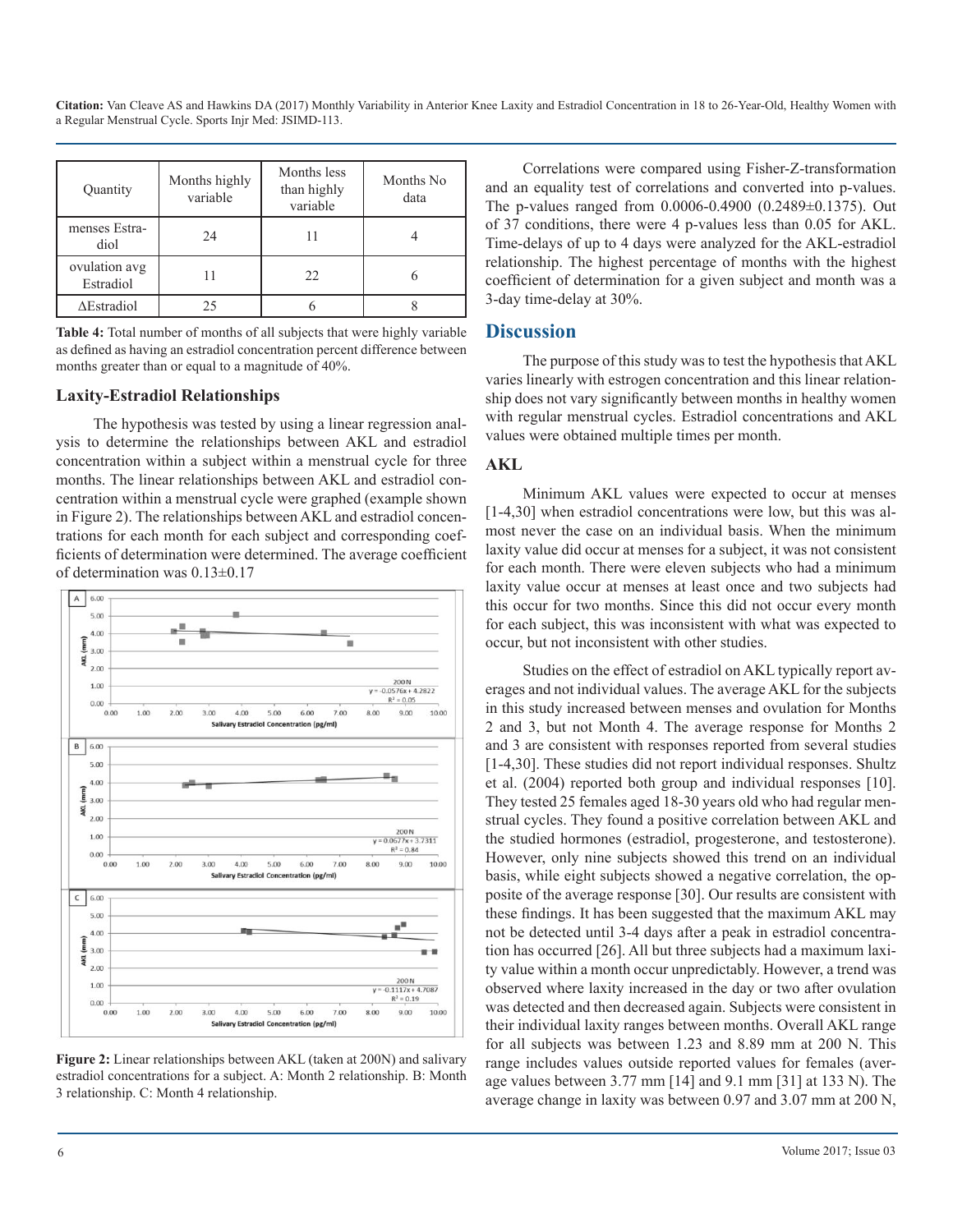which is consistent with a change between 1 and 5 mm as reported by other studies at 133 N [4,26].

Between months, AKL varied between 0.9 and 2.73 mm at menses, between 0.02 and 1.54 mm at averaged ovulation, and the difference in AKL between menses and averaged ovulation varied between 0.04 and 3.43 mm. Considering a 13% change in AKL to be highly variable [16-20] out of the 35 comparisons between months at menses, 22 (63%), were highly variable. Out of the 33 comparisons between months at averaged ovulation, 17 (52%), were highly variable. Out of the 31 comparisons between months for the difference between menses and averaged ovulation 30 (97%) were highly variable. It can be concluded that AKL at menses, near ovulation, and the change in AKL between menses and averaged ovulation in a given cycle, can be highly variable between cycles.

#### **Estradiol Concentration**

Minimum estradiol concentration was expected to occur at menses. This expected outcome was observed in at least one month for all but one subject, at least two months in six subjects, and three months for two subjects. Since this did not occur every month for each subject, this was inconsistent with what was expected. Estradiol concentrations were expected to increase post menses, peak before ovulation was detected, and then decrease. This trend was observed for at least one month in all subjects, at least two months for twelve subjects, at least three months for seven subjects, and four months for one subject. Though this trend was observed within months, the values between months were not consistent for an individual. Subjects were consistent in their individual estradiol concentration ranges between months. Overall salivary estradiol concentration range for subjects was between 0.001 and 14.8 pg/ mL (not including outlier data). This range is consistent with the values stated in the salivary immunoassay kit instructions used for testing the estradiol concentration (values ranged between 0.8 and 14.3 pg/mL for 18 females between the ages of 19 and 43) [1]. Average change in estradiol concentration between menses and ovulation was between 0.1 and 8.2 pg/mL.

According to the salivary immunoassay kit instructions, the lower 10% of the population studied had approximately a 2.7 pg/ mL change between menses and ovulation and the top 90% had approximately a 10.5 pg/mL change between menses and ovulation [12]. There was an increase in estradiol concentration between menses and averaged ovulation 70% of the time. Between months, estradiol concentrations varied between 0.1 and 8.3 pg/mL at menses, 0.0 and 6.3 pg/mL at averaged ovulation, and the difference in concentration from menses to averaged ovulation varied between 0.0 and 6.7 pg/mL. Considering a 40% change in estradiol concentration to be highly variable [11], out of the 35 comparisons between months at menses, 24 (69%) were highly variable. Out of the 33 comparisons between months at averaged ovulation, 11

(33%) were highly variable. Out of the 31 comparisons between months for the difference between menses and averaged ovulation, 25 (81%) were highly variable. It can be concluded the averaged ovulation estradiol concentration will not be highly variable between cycles but the estradiol concentration at menses and the change in estradiol concentration between menses and average ovulation can be highly variable.

#### **AKL-Estradiol Relationships**

The relationship between AKL and estradiol concentration was expected to be linear and therefore a linear relationship was tested [26,30]. Of the 80 relationships, 47 had a coefficient of determination, or R2 value, below 0.1. Only one subject had a coefficient of determination above 0.6 with 0.84 for the relationship for Month 3. Estradiol concentration changes alone are not sufficient to predict AKL changes, supporting previous findings [26]. The relationship between estradiol and AKL was significantly different for at least one month for four subjects. Because the p-value was greater than 0.05 for the other subjects and month comparisons, we cannot conclude that the correlations were significantly different, but there is not sufficient evidence to conclude that they are not significantly different. The evidence indicates that for some women the relationship between estradiol and AKL varies between months. From the time delay analysis, a 3-day delay between AKL and estradiol concentration resulted in a higher coefficient of determination more often than any of the other time-delays. This is consistent with previous studies that reported maximum AKL may not be detected until 3-4 days after a peak in estradiol concentration [26].

#### **Limitations**

Limitations of this study included the equipment used and how often data were collected. Although the custom knee arthrometer was used by one user when collecting AKL data and repeatability was confirmed before the main study, some of the AKL measurements may have varied. The straps used at the calf and ankle were tightened as much as the user could tighten them. The thickness of the skin, subcutaneous fat, and muscle could affect how well these straps tightened and stayed tight. Subjects were frequently asked if any of the straps felt loose and were readjusted when necessary. It was assumed that there was minimal soft tissue compression during testing since a relatively constant force was applied on the skin around the patella and that the deformation of the material between the surface of the skin and femur did not change during testing [21].

Another limitation was the use of EMG. Electrodes would sometimes slip due to sweat. There were instances when the EMG signals failed (10.5% of test sessions) and it was assumed that the muscles were not active during that test. If the muscles were active, then the AKL values would have been lower than if the muscles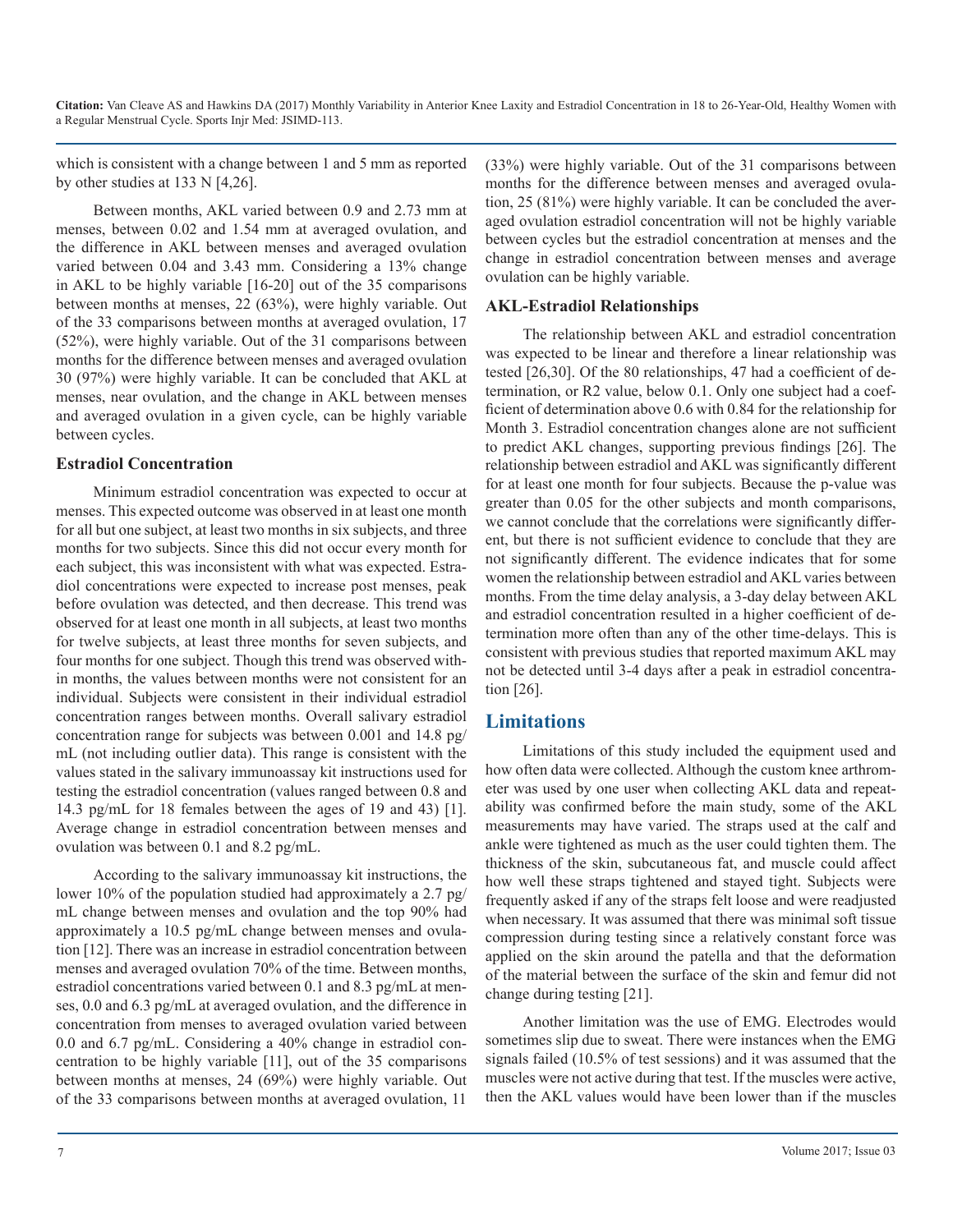had been relaxed. To account for variability or unknowns caused by estradiol concentration kit analysis or the subjects not following instructions prior to coming into lab for a test session, data around ovulation was averaged using values the day before, day of, and day after ovulation detection. The averaged value was lower than the single day peak value. Averaging was not done around menses since there was only one day of data collection at this time. Although salivary measurements of estradiol can detect changes in the hormone, it may not be representative of the concentrations of estradiol circulating in the body, and therefore, ligament exposure. Salivary measurements were used to save time and money as well as make testing comfortable for subjects who needed estradiol measured multiple days in a row. Saliva can be inconsistent in its properties between different days of sampling. Using serum measurements could result in concentrations better indicative of concentrations at the ligament, but with the consequence of fewer subjects volunteering.

#### **Future Work**

Future work on the relationship between hormone concentrations and AKL should test every day for multiple cycles and consider more than just estradiol. This study accounted for estrogen concentrations being highest typically one to two days (up to four days) before ovulation occurs and that the peak AKL may not occur until 3-4 days after a peak in estradiol concentration by collecting data in the days preceding and days following ovulation [13,26]. Only a single day of testing was performed at menses. Including more days of testing would allow averages to be taken around menses as well as to explore more time shifts in the relationship between estradiol concentration and AKL.

#### **Conclusion**

The purpose of this study was to investigate if AKL would vary linearly with estrogen concentration and if this linear relationship would vary between months in healthy women with normal menstrual cycles. The averaged ovulation estradiol concentration will not be highly variable between cycles, but the estradiol concentration at menses and the change in estradiol concentration between menses and average ovulation can be highly variable. AKL at menses, averaged ovulation, and the change in AKL between menses and averaged ovulation in a given cycle, can be highly variable between cycles. Estradiol concentrations do not correlate well with menses and ovulation, in 18-26-year-old healthy women with a regular menstrual cycle. AKL varies on average between 1 and 3 mm throughout a menstrual cycle in 18-26-year-old healthy women with a regular menstrual cycle. Estrogen or estradiol concentration changes alone are not sufficient to predict AKL changes.

#### **References**

- 1. [Deie M, Sakamaki Y, Sumen Y, Urabe Y, Ikuta Y \(2002\) Anterior knee](D:\PDF\JSIMD\JSIMD-113\knee laxity in young women varies with their menstrual cycle. Int Orthop) laxity in young women varies with their menstrual cycle. Int Orthop 26: [154-156.](D:\PDF\JSIMD\JSIMD-113\knee laxity in young women varies with their menstrual cycle. Int Orthop)
- 2. [Heitz NA, Eisenman PA, Beck CL, Walker JA \(1999\) Hormonal chang](https://www.ncbi.nlm.nih.gov/pmc/articles/PMC1322903/)es throughout the menstrual cycle and increased anterior cruciate liga[ment laxity in females. Journal of athletic training. 34: 144-149.](https://www.ncbi.nlm.nih.gov/pmc/articles/PMC1322903/)
- 3. [Lee H, Petrofsky JS, Daher N, Berk L, Laymon M, et al. \(2013\) Anterior](https://www.ncbi.nlm.nih.gov/pubmed/24287619)  cruciate ligament elasticity and force for flexion during the menstrual [cycle. Med Sci Monit 19: 1080-1088.](https://www.ncbi.nlm.nih.gov/pubmed/24287619)
- 4. [Shultz SJ, Sander TC, Kirk SE, Perrin DH \(2005\) Sex differences in](https://www.ncbi.nlm.nih.gov/pmc/articles/PMC1890029/)  knee joint laxity change across the female menstrual cycle. Journal of [Sports Medicine and Physical Fitness 45: 594-603.](https://www.ncbi.nlm.nih.gov/pmc/articles/PMC1890029/)
- 5. [Woodford-Rogers B, Cyphert L, Denegar CR \(1994\) Risk factors for](https://www.ncbi.nlm.nih.gov/pmc/articles/PMC1317810/)  anterior cruciate ligament injury in high school and college athletes[.](https://www.ncbi.nlm.nih.gov/pmc/articles/PMC1317810/)  [Journal of athletic training 29: 343-346.](https://www.ncbi.nlm.nih.gov/pmc/articles/PMC1317810/)
- 6. [Wojtys EM, Huston LJ, Boynton MD, Spindler KP, Lindenfeld TN](https://www.ncbi.nlm.nih.gov/pubmed/11912085) (2002) The effect of the menstrual cycle on anterior cruciate ligament [injuries in women as determined by hormone levels. Am J Sports Med](https://www.ncbi.nlm.nih.gov/pubmed/11912085)  [30: 182-188.](https://www.ncbi.nlm.nih.gov/pubmed/11912085)
- 7. [Sanna G, O'Connor KM \(2008\) Fatigue-related changes in stance leg](https://www.ncbi.nlm.nih.gov/pubmed/18468745)  mechanics during sidestep cutting maneuvers. Clinical Biomechanics [23: 946-954.](https://www.ncbi.nlm.nih.gov/pubmed/18468745)
- 8. [Hewett TE, Di Stasi SL, Myer GD \(2013\) Current concepts for injury](https://www.ncbi.nlm.nih.gov/pubmed/23041233)  prevention in athletes after anterior cruciate ligament reconstruction. [Am J Sports Med 41: 216-224.](https://www.ncbi.nlm.nih.gov/pubmed/23041233)
- 9. [McLean SG, Huang XM, Su A, van den Bogert AJ \(2004\) Sagittal plane](https://www.ncbi.nlm.nih.gov/pubmed/15342155)  biomechanics cannot injure the ACL during sidestep cutting. Clinical [Biomechanics 19: 828-838.](https://www.ncbi.nlm.nih.gov/pubmed/15342155)
- 10. [Griffin LY, Albohm MJ, Arendt EA, Bahr R, Beynnon BD, et al. \(2006\)](https://www.ncbi.nlm.nih.gov/pubmed/16905673) Understanding and preventing noncontact anterior cruciate ligament [injuries: a review of the Hunt Valley II meeting, January 2005. Am](https://www.ncbi.nlm.nih.gov/pubmed/16905673)  [Sports Med 34: 1512-1532.](https://www.ncbi.nlm.nih.gov/pubmed/16905673)
- 11. [Butler DL, Noyes FR, Grood ES \(1980\) Ligamentous restraints to an](https://www.ncbi.nlm.nih.gov/pubmed/7358757)terior-posterior drawer in the human knee. A biomechanical study. J [Bone Joint Surg Am 62: 259-270.](https://www.ncbi.nlm.nih.gov/pubmed/7358757)
- 12. [17ß-Estradiol Saliva Luminescence Immunoassay Instructions for](https://www.ibl-international.com/media/catalog/product/R/E/RE62119_IFU_en_Cortisol_Saliva_LUM_2015-01_sym3_1.pdf)  Use. Hamburg, Germany: IBL International; 2015.
- 13. [Barbieri RL \(2014\) The endocrinology of the menstrual cycle. Methods](https://www.ncbi.nlm.nih.gov/pubmed/24782009)  Mol Biol 1154: 145-169.
- 14. [Belanger MJ, Moore DC, Crisco JJ, Fadale PD, Hulstyn MJ, et al.](https://www.ncbi.nlm.nih.gov/pubmed/15262636) (2004). Knee laxity does not vary with the menstrual cycle, before or [after exercise. Am J Sports Med 3: 1150-1157.](https://www.ncbi.nlm.nih.gov/pubmed/15262636)
- 15. [Daniel DM, Stone ML, Sachs R, Malcom L \(1985\) Instrumented mea](D:\PDF\JSIMD\JSIMD-113\Instrumented measurement of anterior knee laxity in patients with acute anterior cruciate ligament disruption)surement of anterior knee laxity in patients with acute anterior cruciate [ligament disruption. Am J Sports Med 13: 401-407.](D:\PDF\JSIMD\JSIMD-113\Instrumented measurement of anterior knee laxity in patients with acute anterior cruciate ligament disruption)
- 16. [Grana WA, Muse G \(1988\) The effect of exercise on laxity in the ante](https://www.ncbi.nlm.nih.gov/pubmed/3239615)rior cruciate ligament deficient knee. Am J Sports Med 16: 586-588[.](https://www.ncbi.nlm.nih.gov/pubmed/3239615)